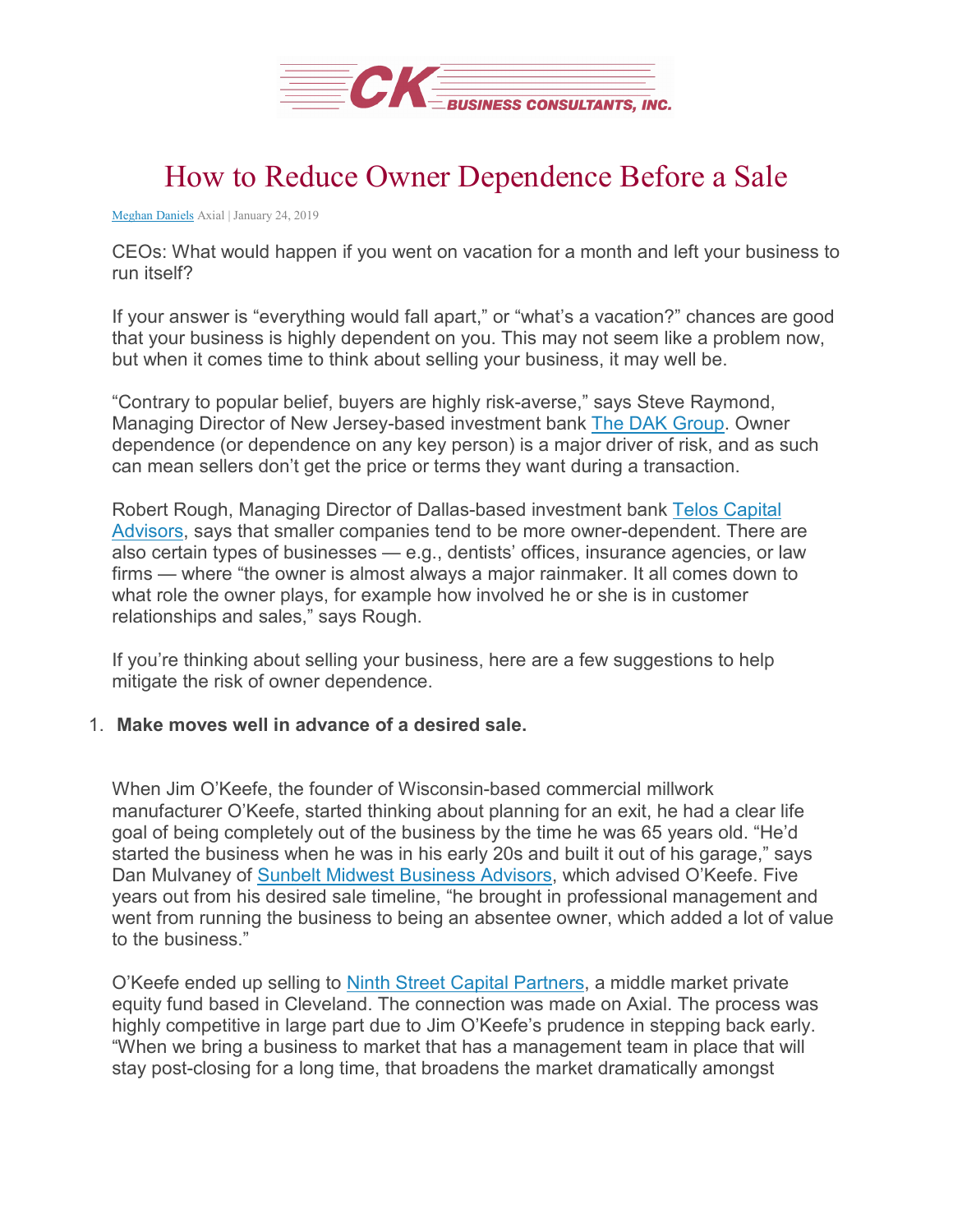buyers. A lot of buyers have the cash, but they don't have the talent or operator who can jump in full-time and take over for the business owner," says Mulvaney.

#### 2. **Bring in an independent board.**

"Generally speaking, if you're going to be selling a business within a year, you don't have enough time to bring in a board," says Raymond. But for those with enough lead time, creating a board is a great way to mitigate risk for a potential buyer by ensuring long-term business continuity. Board members also bring in outside perspectives and experiences that can improve business practices and help owners and existing management identify and address any challenges in the company. While there may be resistance to the idea, independent boards can be particularly helpful for family businesses, where long-established dynamics and a lack of outside experience can sometimes obstruct a business's full potential.

### 3. **Build out the management team.**

"A lot of privately held businesses operate without a true CFO, somebody who understands treasury and sophisticated financial reporting. Bringing in a CFO is an easy step that can be done in a short time frame," says Raymond. Bringing in a COO is also an option, although sometimes that can be done concurrently with the transaction. "Buyers, particularly PE buyers, will sometimes want to bring in an outside expert as part of the deal to help mitigate the risk, usually referred to as operating partner."

In some cases, the business may not be large enough to justify bringing in either a CFO or a COO. In these cases, Rough recommends working on addressing areas of the business that will directly impact revenue first. "Customer relationships and sales are probably the most worrisome areas for a potential buyer," says Rough. "Most buyers will be able to find someone to manage the books and keep the trains running on time. But they want to make sure that they won't lose revenue. You want to make sure that there's someone in the company who will be staying and can ensure continuity for key relationships."

In general, think about delegating and distributing responsibilities. "If the owner just decides to replace themselves with a younger version of themselves, that doesn't necessarily solve the problem," says Rough.

## 4. **Document key information.**

Business processes shouldn't just live in your head. If you go to Tahiti for two weeks, your team should know how to keep things running and have all the information they need to make informed decisions. Prospective buyers will want to see that these processes are well-documented to make knowledge easier to transfer post-close.